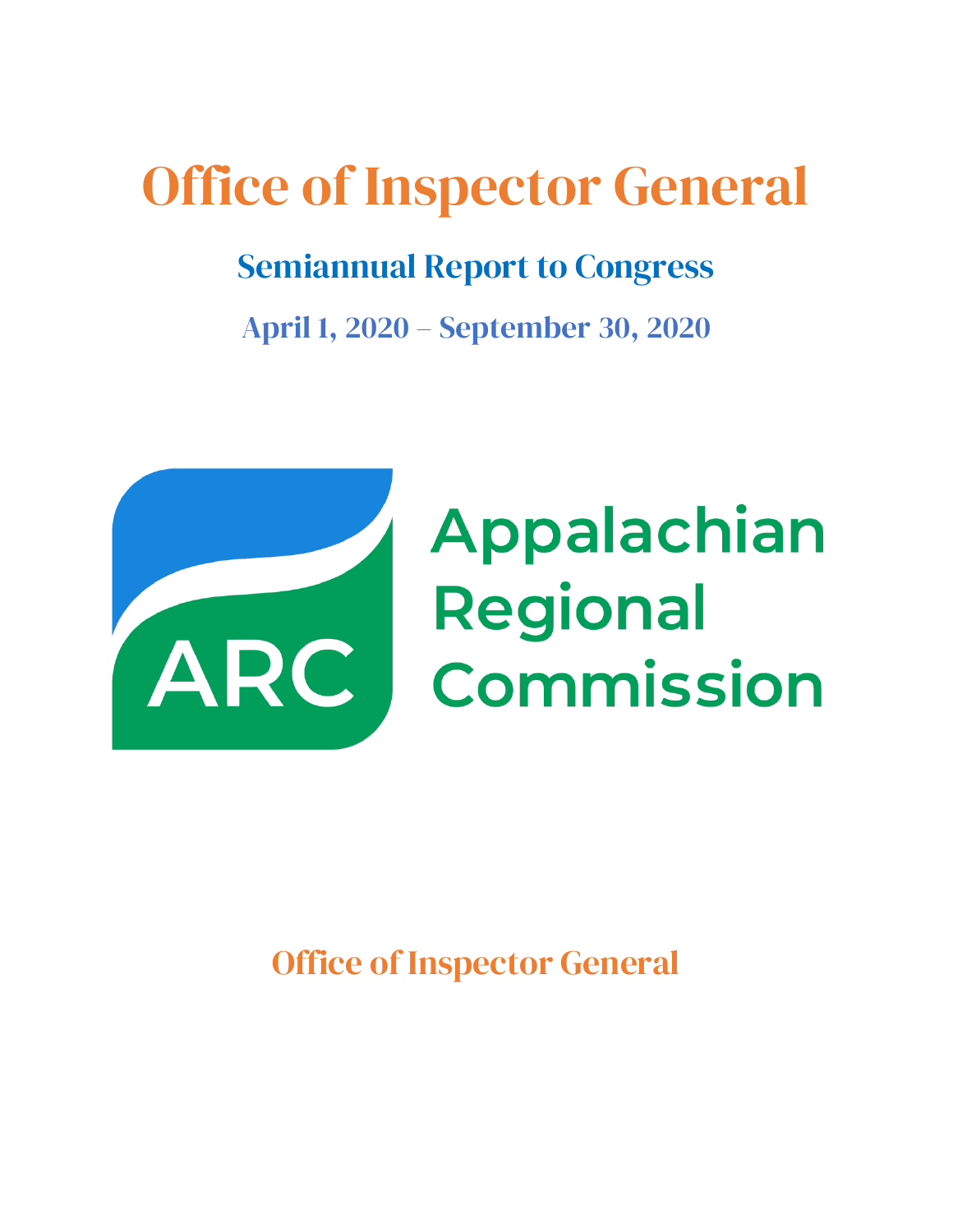

Office of the Federal Co-Chairman

November 25, 2020

This letter transmits the Appalachian Regional Commission's Inspector General's Semiannual Report to Congress for the period April 1, 2020, through September 30, 2020. As required by section S(b) of the Inspector General Act of 1978, as amended, we are also submitting statistical tables as an attachment to this letter. We do not have any information to report under IG Act section 5(b)(4) or (5).

The Commission appreciates the Inspector General's efforts to ensure the effectiveness, efficiency, and integrity of our operations.

If you or your staffs have any questions about this report, please contact me at {202) **884-**7760 or Inspector General Philip Heneghan at {202) 884-7678.

Sincerely,

Tim Thomas Federal co-Chairman

www.arc.gov

1666 CONNECTICUT AVENUE, **NW.** SUITE 700 WASHINGTON, DC 20009-1068

PH. 202 884 7700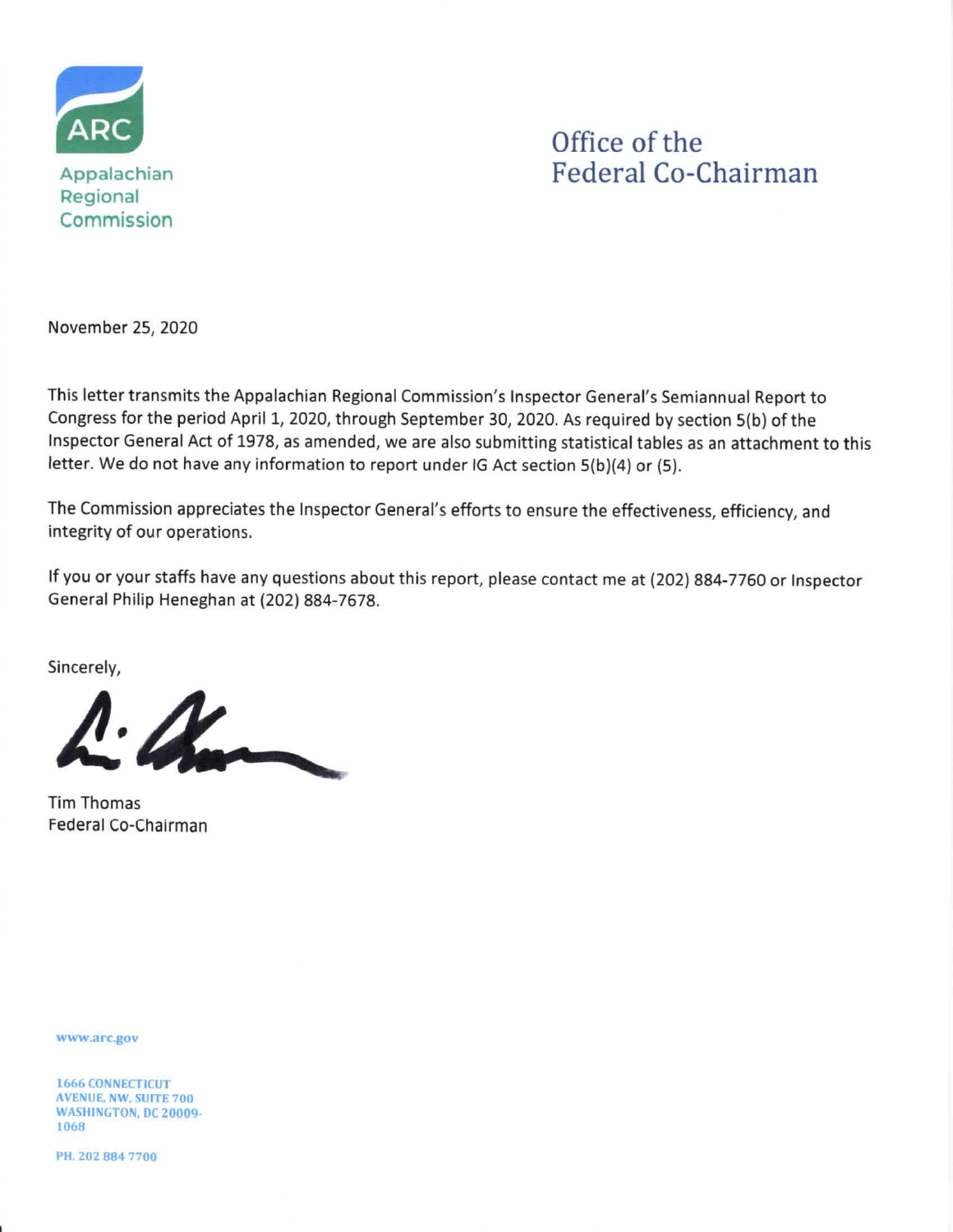

Office of Inspector General

October 30, 2020

Commissioners:

Attached is the Semiannual Report summarizing the activities of the Office of Inspector General for the period April 1, 2020 to September 30, 2020.

During this reporting period our office issued fifteen reports that included seven recommendations. The Commission has completed final action on all recommendations issued in prior reporting periods and is in the process of deciding a course of action for the seven new recommendations.

I want to assure you that my staff and I are committed to a Commission that operates with efficiency, effectiveness, and integrity. We look forward to continuing to work with you, the Commission staff, and Congress to provide independent and effective oversight of the Appalachian Regional Commission's program and operations.

I would like to thank you for your commitment to strengthening the integrity of the Commission's operations and for your support of the Office of Inspector General.

Philip Hangha

Philip M. Heneghan Inspector General

**[www.arc.gov](http://www.arc.gov/) 1666 CONNECTICUT AVENUE, NW, SUITE 700 WASHINGTON, DC 20009-1068**

**PH. 202 884 7675**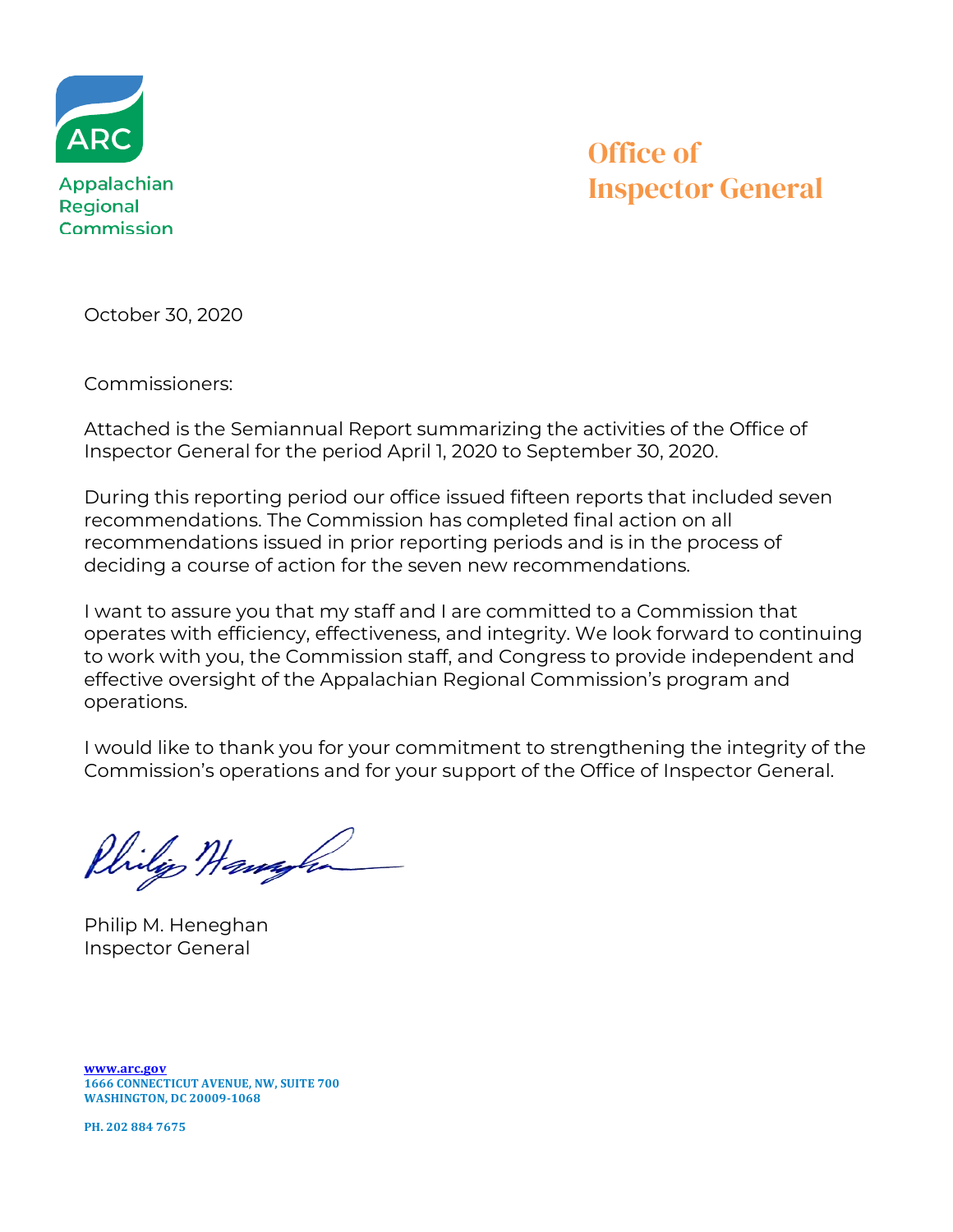Inspector General Semiannual Report

#### **TABLE OF CONTENTS**

| Investigations with Substantiated Allegations Involving Senior Government |  |
|---------------------------------------------------------------------------|--|
|                                                                           |  |
|                                                                           |  |
|                                                                           |  |
|                                                                           |  |
|                                                                           |  |
|                                                                           |  |
|                                                                           |  |
|                                                                           |  |
|                                                                           |  |
|                                                                           |  |
|                                                                           |  |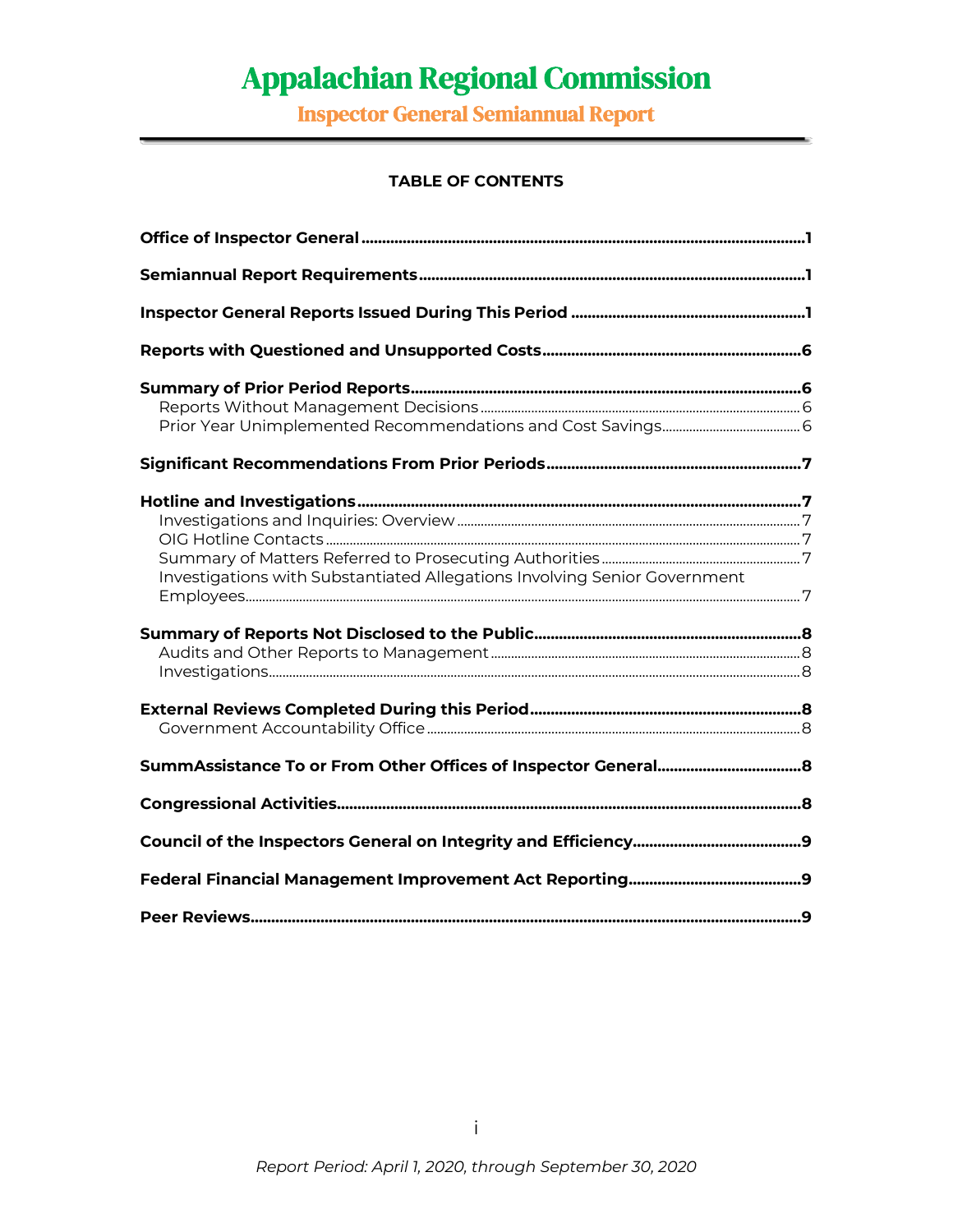Inspector General Semiannual Report

#### **Tables**

| Table 3: Reports With Questioned and Unsupported Costs Issued This Period 6 |  |
|-----------------------------------------------------------------------------|--|
| Table 4: Summary of Reports Including Questioned and Unsupported Costs10    |  |
| Table 5: Summary of Reports Including Recommendations That Funds Be Put to  |  |
|                                                                             |  |
|                                                                             |  |
|                                                                             |  |

#### **Appendix**

| Appendix A: Co-Chairs' Statistical Tables. |  |
|--------------------------------------------|--|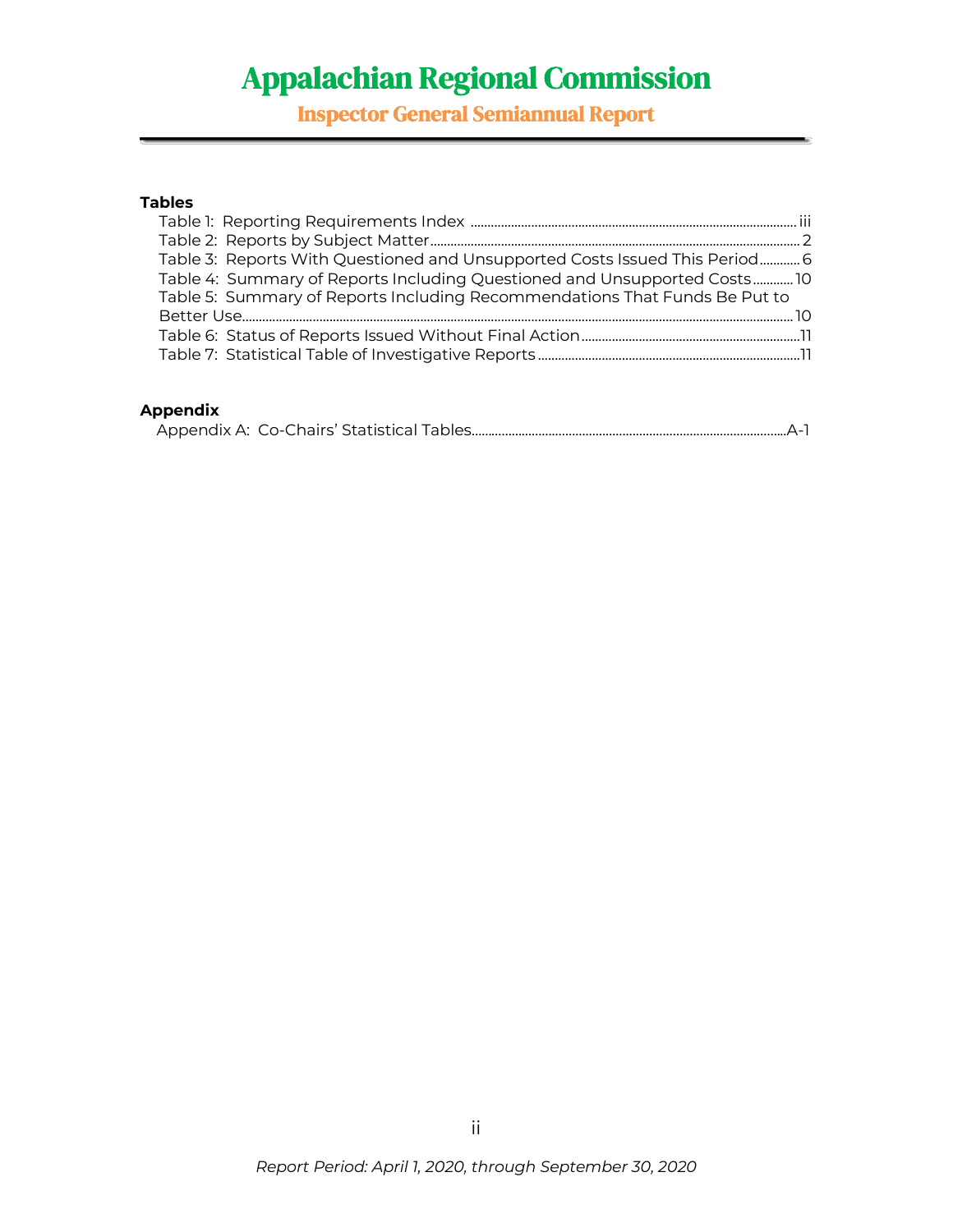Inspector General Semiannual Report

#### Table 1: Reporting Requirements Index

| <b>Reporting Requirements Index</b> |                                                                                                                        |                 |  |  |
|-------------------------------------|------------------------------------------------------------------------------------------------------------------------|-----------------|--|--|
| <b>IG Act</b><br><b>Section</b>     | <b>Description</b>                                                                                                     | Page            |  |  |
| 4(a)(2)                             | Review of Legislation                                                                                                  | None            |  |  |
| 5(a)(1)                             | Description of Significant Problems, Abuses, and Deficiencies                                                          | $2 - 6$         |  |  |
| 5(a)(2)                             | Description of Recommendations for Corrective Action With<br>Respect to Significant Problems, Abuses, and Deficiencies | $2 - 6$         |  |  |
| 5(a)(3)                             | Significant Recommendations From Prior Reports on Which<br>Corrective Action Has Not Been Completed                    | None            |  |  |
| 5(a)(4)                             | Summary of Matters Referred to Prosecuting Authorities                                                                 | None            |  |  |
| 5(a)(5)                             | Summary of Instances Where Information or Assistance Was<br>Unreasonably Refused                                       | None            |  |  |
| 5(a)(6)                             | Listing by Subject Matter of Each Report Issued During This<br><b>Reporting Period</b>                                 | $\overline{2}$  |  |  |
| 5(a)(7)                             | Summary of Significant Reports                                                                                         | $3-6$           |  |  |
| 5(a)(8)                             | Statistical Table: Questioned and Unsupported Costs                                                                    | 10 <sup>°</sup> |  |  |
| 5(a)(9)                             | Statistical Table: Recommendations Where Funds Could Be<br>Put to Better Use                                           | 10              |  |  |
| 5(a)(10)                            | Summary of Prior Reports                                                                                               | None            |  |  |
| 5(a)(11)                            | Description of Any Significant Revised Management<br>Decisions                                                         | None            |  |  |
| 5(a)(12)                            | Information Concerning Any Significant Management<br>Decision With Which the Inspector General Is in<br>Disagreement   | None            |  |  |
| 5(a)(13)                            | Information Described Under Section 5(b) of FFMIA                                                                      | 9               |  |  |
| 5(a)(14)                            | Results of Peer Review Completed During This Period or Date<br>of Last Peer Review                                     | 9               |  |  |
| 5(a)(15)                            | List of Outstanding Recommendations From Peer Review                                                                   | None            |  |  |
| 5(a)(16)                            | List of Peer Reviews Conducted of Another Office of Inspector<br><b>General During This Period</b>                     | 9               |  |  |
| 5(a)(17)                            | Statistical Table: Investigative Reports                                                                               | 11              |  |  |
| 5(a)(18)                            | Description of the Metrics Used for Developing Investigative<br><b>Statistics</b>                                      | 11              |  |  |
| 5(a)(19)                            | Investigations With Substantiated Allegations Involving<br>Senior Government Employees                                 | 7               |  |  |
| 5(a)(20)                            | Description of Any Whistleblower Retaliation                                                                           | None            |  |  |
| 5(a)(21)                            | Description of Attempts To Interfere With Inspector General<br>Independence                                            | None            |  |  |
| 5(a)(22)                            | Summary of Reports Not Disclosed to the Public                                                                         | 8               |  |  |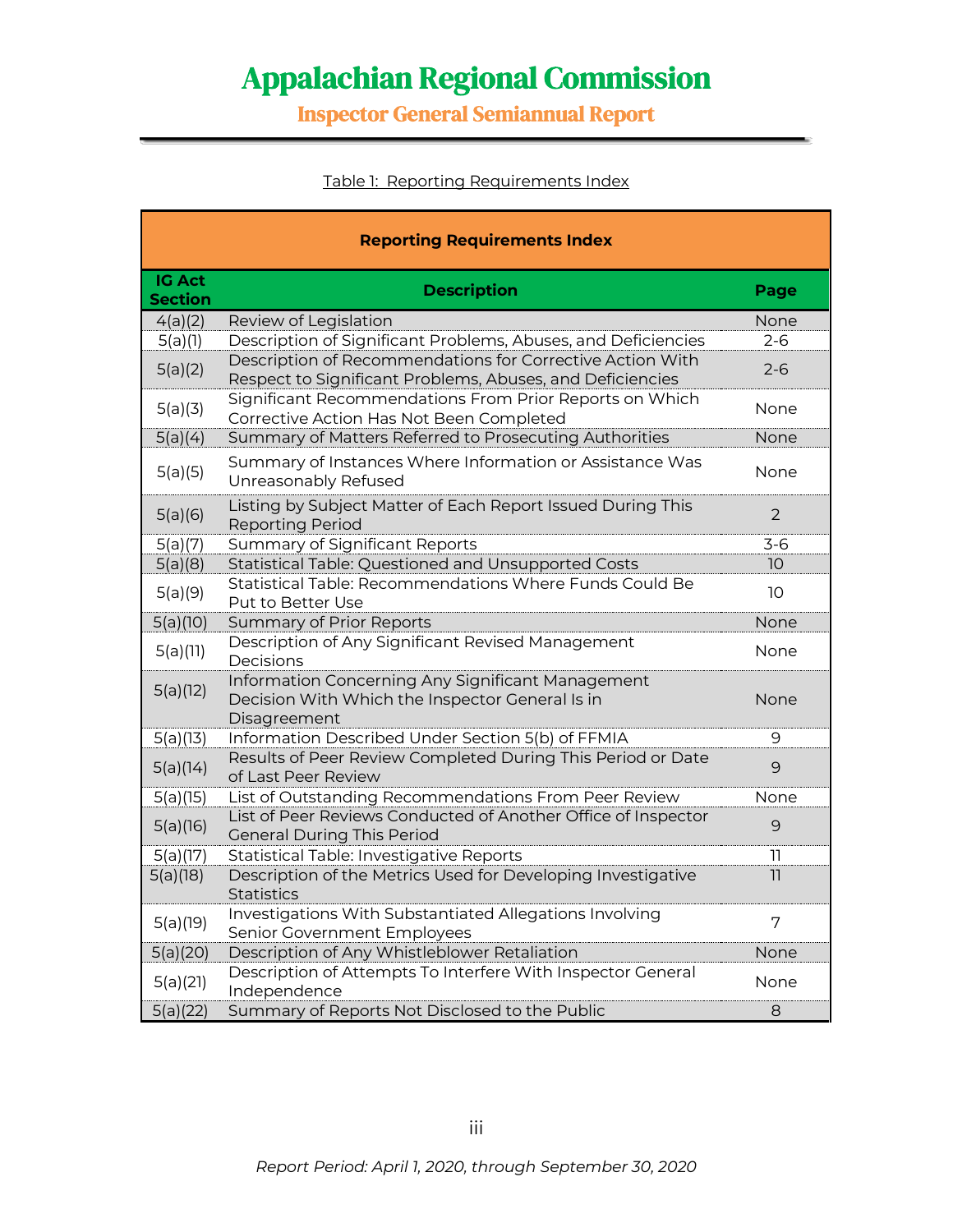Inspector General Semiannual Report

### Office of Inspector General

The Appalachian Regional Commission (Commission) established the Office of Inspector General when the *Inspector General Act* (IG Act) was amended in 1988. Our office provides audit, evaluation, inspection, and investigative services covering all Commission programs and operations. Our mission is to promote and preserve the effectiveness, efficiency, and integrity of the Commission. We plan and conduct our activities based on several factors: requirements of laws and regulations, requests from management officials, allegations received from Commission personnel and other sources, and the Inspector General's initiative.

### Semiannual Report Requirements

The IG Act requires each Inspector General to prepare a report twice a year that summarizes the activities of the office. This Semiannual Report covers the period from April 1, 2020, through September 30, 2020. The 23 requirements shown in table 1 are specified in the IG Act and must be included in the report.

This Semiannual Report starts by summarizing the results of the reports issued during this period with a summary of the identified questioned and unsupported costs. This is followed by a summary of prior period reports with unimplemented recommendations; a description of significant recommendations from prior period reports where final action is not complete; details of hotline and investigative activities; and information on reports that we did not publicly disclose.

The next section summarizes other reviews of the Commission conducted by external parties, along with the status of recommendations from those reports. The last sections provide information on other reportable items and include congressional activity, participation in the Council of the Inspectors General on Integrity and Efficiency, other compliance activities, and the outcome of our peer review. Additional tables at the end of the report summarize information about our reports and provide the status of recommendations.

### Inspector General Reports Issued During This Period

The Inspector General issued 15 audit reports during this reporting period. We made a total of seven recommendations in two of the reports. All 15 of the reports were audits of grant awards. The primary objectives of grant award audits were to determine whether: (1) Program funds were managed in accordance with Commission and Federal grant requirements; (2) Grant funds were expended as provided for in the approved grant budget; (3) Internal grant guidelines, including program (internal) controls, were appropriate and operating effectively; (4) Accounting and reporting requirements were implemented in accordance with generally accepted accounting principles (or other applicable accounting and reporting requirements); (5) The performance measures were met or likely to be met; and (6) Matching requirements of the grant were satisfied.

A listing of each report issued during this reporting period, by subject matter, is provided in table 2.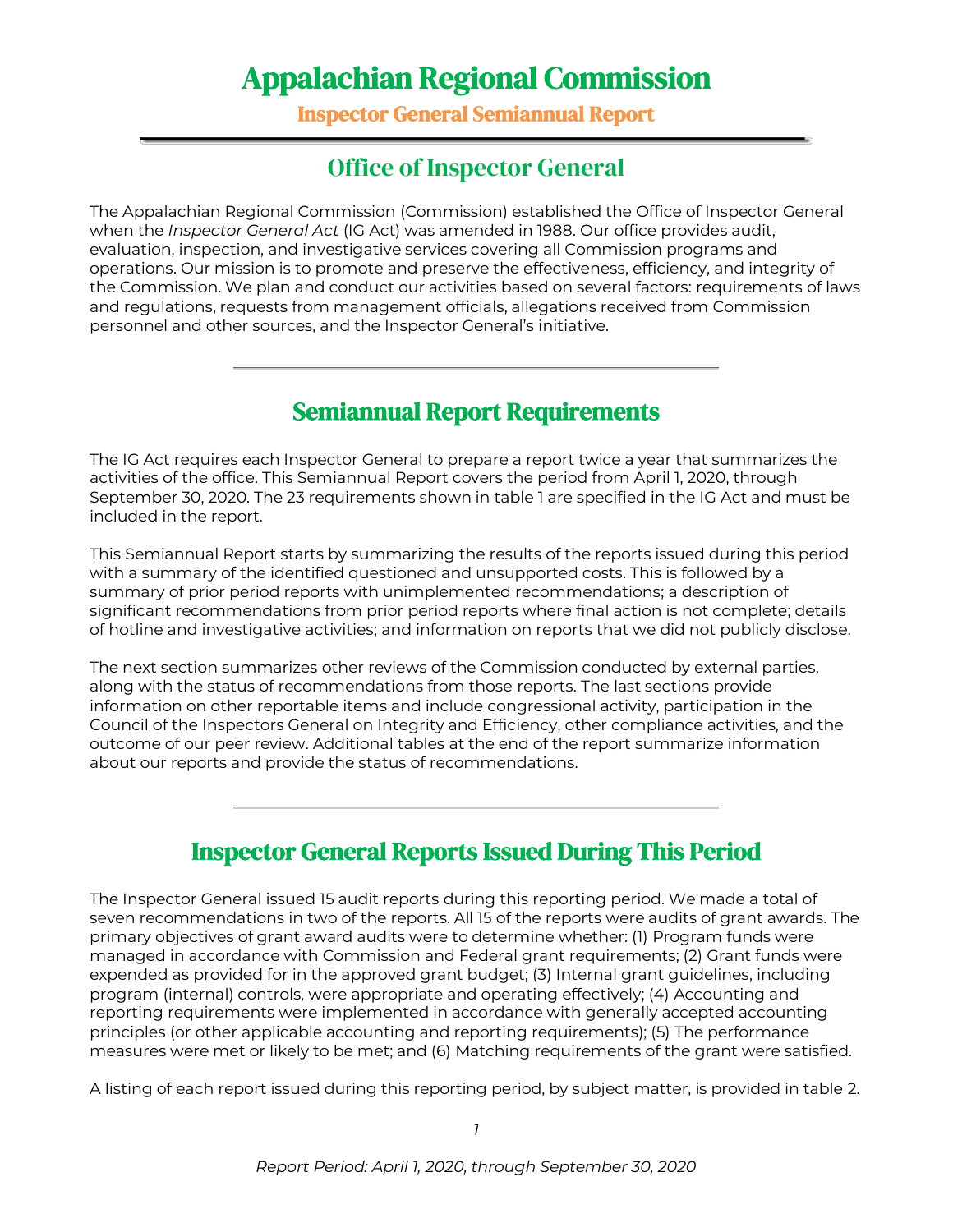Inspector General Semiannual Report

| <b>Reports by Subject Matter</b>                               |                                |                                                                                        |                              |                                            |  |
|----------------------------------------------------------------|--------------------------------|----------------------------------------------------------------------------------------|------------------------------|--------------------------------------------|--|
| <b>Subject</b><br><b>Matter</b>                                | <b>Report</b><br><b>Number</b> | <b>Report Title</b>                                                                    | <b>Date</b><br><b>Issued</b> | <b>Number of</b><br><b>Recommendations</b> |  |
| <b>Grant Award</b>                                             | 20-08                          | Audit of City of Pikeville,<br><b>Kentucky Award</b>                                   | 04/06/20                     | $\Omega$                                   |  |
| Grant Award                                                    | 20-09                          | <b>Audit of Roy Collier</b><br><b>Community Center Award</b>                           | 04/06/20                     | O                                          |  |
| <b>Grant Award</b>                                             | $20-10$                        | <b>Audit of Ohio University</b><br><b>Innovation Center Grant</b>                      | 04/30/20                     | $\Omega$                                   |  |
| <b>Grant Award</b>                                             | $20-11$                        | Audit of Innovation Works,<br>Inc. Grant                                               | 04/30/20                     | $\circ$                                    |  |
| <b>Grant Award</b>                                             | $20-12$                        | <b>Audit of Northern Tier</b><br>Regional and<br>Development Commission<br>Grant       | 05/07/20                     | 1                                          |  |
| <b>Grant Award</b>                                             | $20-13$                        | Audit of Northern Tier<br>Regional and<br>Development Commission<br>Grant              | 05/07/20                     | $\Omega$                                   |  |
| <b>Grant Award</b>                                             | $20 - 14$                      | <b>Audit of Federation of</b><br><b>Appalachian Housing</b><br>Enterprise, Inc.        | 05/08/20                     | 0                                          |  |
| <b>Grant Award</b>                                             | 20-15                          | Audit of City of Welch, WV                                                             | 07/06/20                     | 0                                          |  |
| <b>Grant Award</b>                                             | $20 - 16$                      | Audit of Southern Tier<br><b>Central Regional</b><br>Planning and<br>Development Board | 07/06/20                     | O                                          |  |
| <b>Grant Award</b>                                             | 20-17                          | <b>Audit of Perry County</b><br>Sanitation District No.                                | 07/30/20                     | $\circ$                                    |  |
| <b>Grant Award</b>                                             | $20-18$                        | <b>Audit of Georgia</b><br>Northwestern Technical<br>College                           | 07/31/20                     | $\Omega$                                   |  |
| <b>Grant Award</b>                                             | 20-19                          | Audit of City of Gary, WV                                                              | 08/19/20                     | $\Omega$                                   |  |
| <b>Grant Award</b>                                             | 20-20                          | <b>Audit of Wise County</b><br><b>Industrial Development</b><br>Authority              | 08/28/20                     | 6                                          |  |
| Grant Award                                                    | $20 - 21$                      | Audit of Hocking College<br><b>Appalachia RISES</b><br>Program                         | 09/28/20                     | $\Omega$                                   |  |
| <b>Grant Award</b>                                             | $20 - 22$                      | <b>Audit of Gaffney City Park</b><br>and Amphitheater                                  | 09/28/20                     | $\Omega$                                   |  |
| Total recommendations issued during this reporting period<br>7 |                                |                                                                                        |                              |                                            |  |

#### Table 2: Reports by Subject Matter

The summary information for the reports is provided below.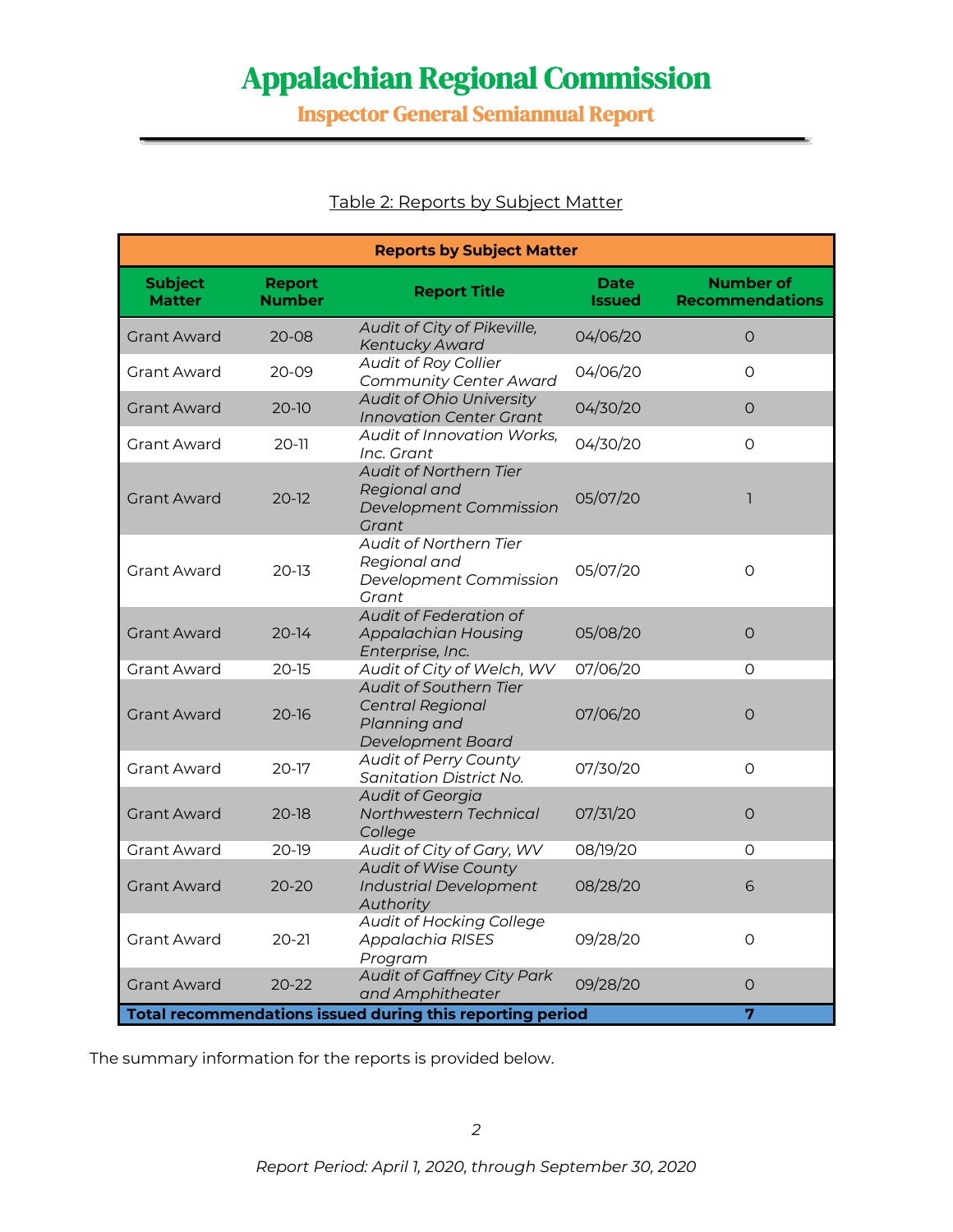Inspector General Semiannual Report

#### **Grant Award – City of Pikeville, Kentucky 20-08**

The objective of the grant was to provide funding to construct the Broadband Technology Center to house the Kentucky Regional Telecommunications Installation and Maintenance Training program. The ARC expenditures of \$409,749 and the match of \$3,756,304 tested for the grant were properly supported and allowable. The grantee's administrative policies, procedures, and related internal controls were adequate to manage the funds provided under the ARC grant. The grantee's matching contribution exceeded the required match. The grantee had an adequate process in place for obtaining and recording performance data related the project.

#### **Grant Award – Roy Collier Community Center 20-09**

The objective of the grant was to repurpose two areas of the Community Center to create the Dream Discovery Center with state-of-art technology and a hands-on children's science museum to support teacher training and school partnerships. The ARC expenditures of \$182,684 and the match of \$56,547 tested were properly supported and allowable. The Center exceeded its required match contributions by over \$8,000. The Center had an adequate process in place for obtaining and recording performance data related to the project.

#### **Grant Award – Ohio University Innovation Center 20-10**

The grant award was to provide the funding to strengthen an Innovation Ecosystem in the Appalachian tri-state region (West Virginia, Kentucky and Ohio), leveraging existing Innovation Hubs and Emerging Gateways to replicate the capabilities of the award-winning models throughout the target region in Ohio. Overall, the grantee's administrative procedures were adequate to manage the grant funds received. Grant expenditures totaled \$3,246,430 including \$1,994,082 of ARC funding and \$1,252,348 of matching funds. The auditors found that the grantee had an adequate process in place for obtaining and recording data related to the goals of the grant. In addition, the records and reports indicated that the tasks required by the grant agreement were generally accomplished; however, the grantee did not meet the projected outcome of new jobs created. They believe a lack of access to the digital economy, and a lack of capital available to individual entrepreneurs, were challenges in creating new jobs.

#### **Grant Award – Innovation Works, Inc. 20-11**

The grant was awarded to Innovation Works, Inc. for the Revitalization of Southwestern Pennsylvania Coal-Impacted Communities through Innovation and Entrepreneurship. Based on audit procedures performed, the auditor did not question any costs incurred. Total grant expenses were \$1,307,091, including \$429,027 in ARC funding and \$878,064 provided by local matching funds. The expenses tested were supported and considered reasonable. The auditors found that the grantee had an adequate process in place for obtaining and recording data related to the goals of the grant.

#### **Grant Award – Northern Tier Regional and Development Commission 20-12**

The grant was awarded for the Northern Tier Partnership for Regional Economic Performance (PREP) Program. Major components of the PREP program include business development assistance and services, electronic commerce, the tourism industry, and business financing. The audit objectives were to determine whether the grantee's administrative procedures were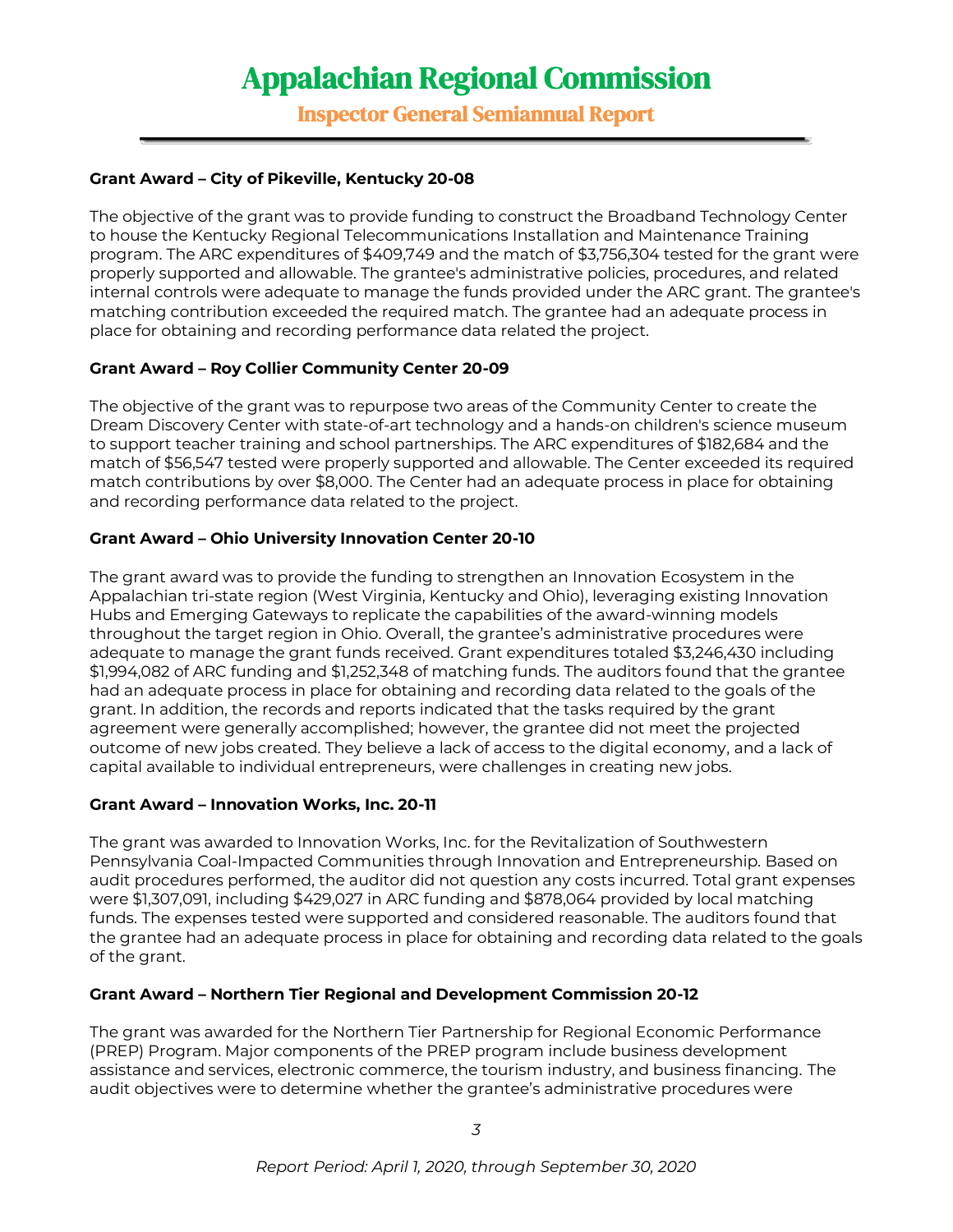Inspector General Semiannual Report

adequate to manage the grant funds reviewed. Total grant expenditures amounted to \$1,143,535 as a result of additional local matching expenditures. The expenses tested were supported and considered reasonable. Auditors found that the grantee had an adequate process in place for obtaining and recording data related to the goals of the grants, except for not reporting actual jobs created and jobs retained figures. In addition, the records and reports indicated that the tasks required by the grant agreement were accomplished. There was one recommendation on establishing processes and procedures to ensure that performance data submitted meets ARC guidance. The Commission has not made a management decision on how to implement the recommendation.

#### **Grant Award – Northern Tier Regional Planning and Development Commission 20-13**

This grant was awarded to the Northern Tier Regional Planning and Development Commission for the Local Development Districts Administration Grant. The audit objectives were to determine whether the financial management, administrative procedures and related internal controls of the grantee were adequate to manage the grant funds received. The audit determined that the grantee's administrative procedures were adequate to manage the ARC grant funds. The expenses tested were supported and considered reasonable.

#### **Grant Award – Federation of Appalachian Housing Enterprise, Inc. (FAHE) 20-14**

The purpose of the grant was to create three new community health and recovery facilities. These facilities were designed to improve opportunities for addiction recovery and health improvements in communities impacted by changes in the coal industry, and stimulate job creation by providing employment opportunities in the healthcare sector for residents of these communities. ARC awarded \$1,000,000 to FAHE and required a matching contribution of \$1,550,000 for an estimated project cost of \$2,550,000. FAHE has met or exceeded five of the seven performance measures and is on track to meet the other two performance measures.

#### **Grant Award – City of Welch, WV 20-15**

The grant was awarded to the City of Welch, West Virginia for the McDowell Street and Riverside Drive Water Line Replacement project. The grant was being administered by the United State Department of Agriculture, Rural Development. The grant provided total funding of \$3,486,000 including \$1,500,000 in ARC funds and \$1,986,000 in non-ARC funds. The auditors found that the grantee had an adequate process in place for obtaining and recording data related to the goals of the grant. In addition, the records and reports indicated that the tasks required by the grant agreement were accomplished. The review of the *City of Welch Single Audit* report determined that this grant was a major program and had no findings.

#### **Grant Award – Southern Tier Central Regional Planning and Development Board 20-16**

The grant was awarded to the Southern Tier Central Regional Planning and Development Board for the Local Development Districts Administrative Grant. The objective of this audit was to obtain an overall understanding of the grant activities, the accounting system, and operating procedures. The records and reports indicated that the tasks required by the grant agreement were accomplished.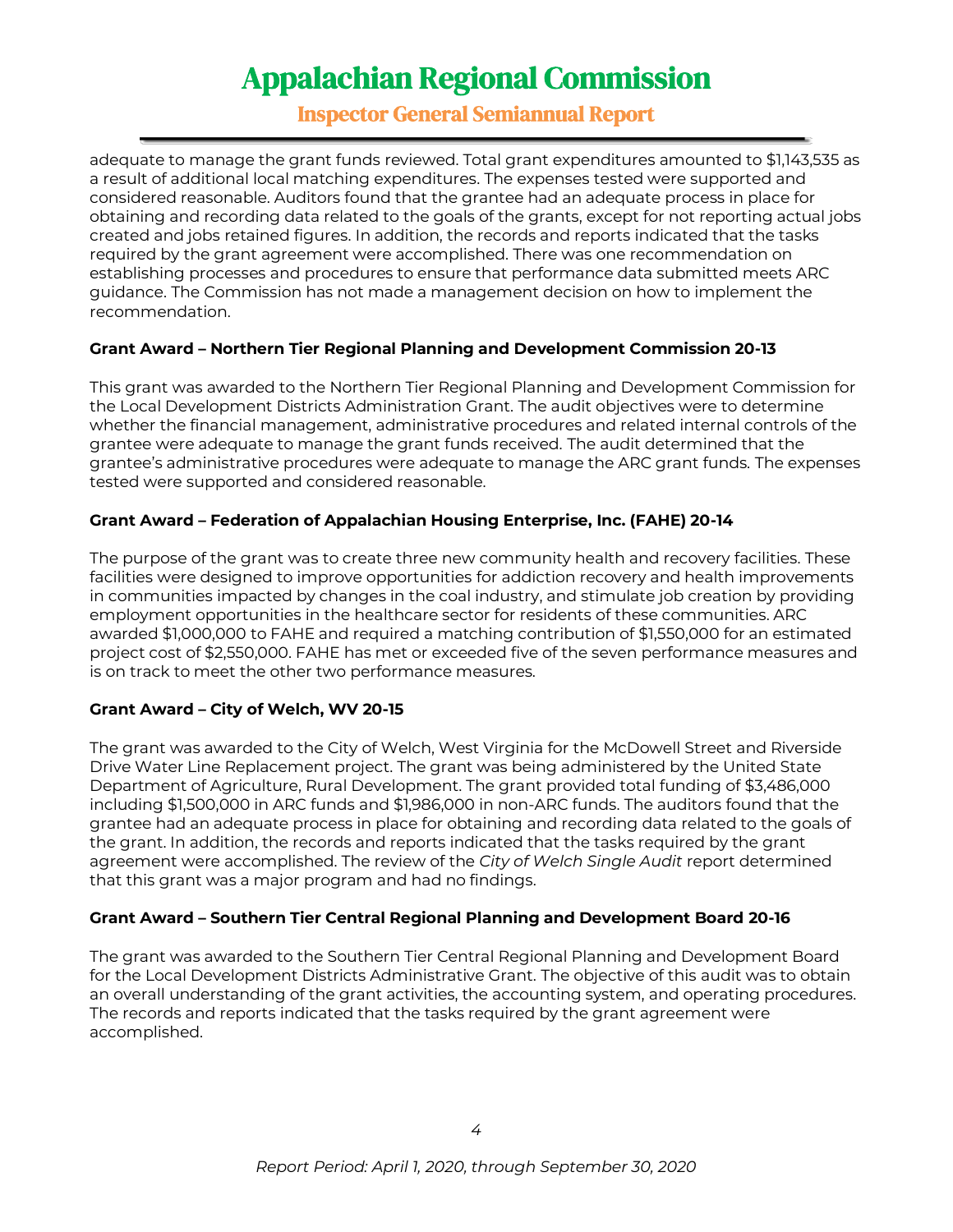Inspector General Semiannual Report

#### **Grant Award – Perry County, KY Sanitation District No. 1 20-17**

The purpose of the grant was to support Phase I of the Chavies Wastewater Collection System. The project was administered by the USDA. The grant provided total funding of \$680,000 including \$500,000 in ARC funds and \$180,000 in non-ARC funds. Auditors found that the grantee had adequate processes in place for obtaining and recording data related to the goals of the grant. In addition, the records and reports indicated that the tasks required by the grant were accomplished. The grantee was able to meet the projected outputs of Phase I of the Chavies Wastewater Collection System by providing new sewer service to 30 households and one elementary school through the construction of 11,245 linear feet of new sewer lines. The updated sewer service will reduce the risk that residents will be exposed to untreated wastewater.

#### **Grant Award – Georgia Northwestern Technical College 20-18**

The purpose of the grant was to provide technical training for the automotive industry with a focus on residents of Chattooga and Murray counties. The grant provided a total of \$443,643 including \$310,550 in ARC funds and required a match of \$133,093 in non-ARC funds. The auditor found that the grantee had an adequate process in place for obtaining and recording data related to the goals of the grant. The grant program was designed to meet the needs of local automobile and other advanced manufacturing employers by providing technical training focused on repairing and maintaining die press equipment.

#### **Grant Award – City of Gary, WV 20-19**

The purpose of the grant was to conduct an evaluation of the Gary wastewater system and treatment plant to assess the extent and location of sources of significant leakage and deteriorating conditions and to improve the city's wastewater system in the most efficient and cost-effective manner. The grant provided \$386,400 in ARC funds and required a match of \$96,600 in non-ARC funds for a total of \$483,000. The expenses tested were supported and considered reasonable. Auditors found that the grantee and the Local Development District had an adequate process in place for obtaining and recording data related to the goals of the grant.

#### **Grant Award – Wise County Industrial Development Authority 20-20**

The objective of this grant was to provide ARC funding to support the Partnership for Opportunity and Workforce and Economic Revitalization (POWER) initiative. The Power initiative is an ARC and multi-agency effort to invest economic and workforce resources in regions and communities negatively impacted by changes in the coal economy. ARC provided \$2,220,000 in funding and initially identified \$880,000 (revised in January 2018 to \$1,233,750) in non-ARC matching funds. The auditor questioned about \$1.2 million of the \$1.3 million of claimed costs because the documented support for the expenditures was not adequate and many of the items of equipment and services paid for were not delivered. Also, there were serious weaknesses in the accounting and internal control systems that render the overall financial and project management systems presently inadequate for managing funds. The grant recipient did not have written policies and procedures that documented its accounting, procurement and internal control systems. In addition, the project was not being managed properly. Six recommendations were made, and \$1,216,477 of costs were questioned as unsupported. The Commission has not made management decisions on how to implement the recommendations.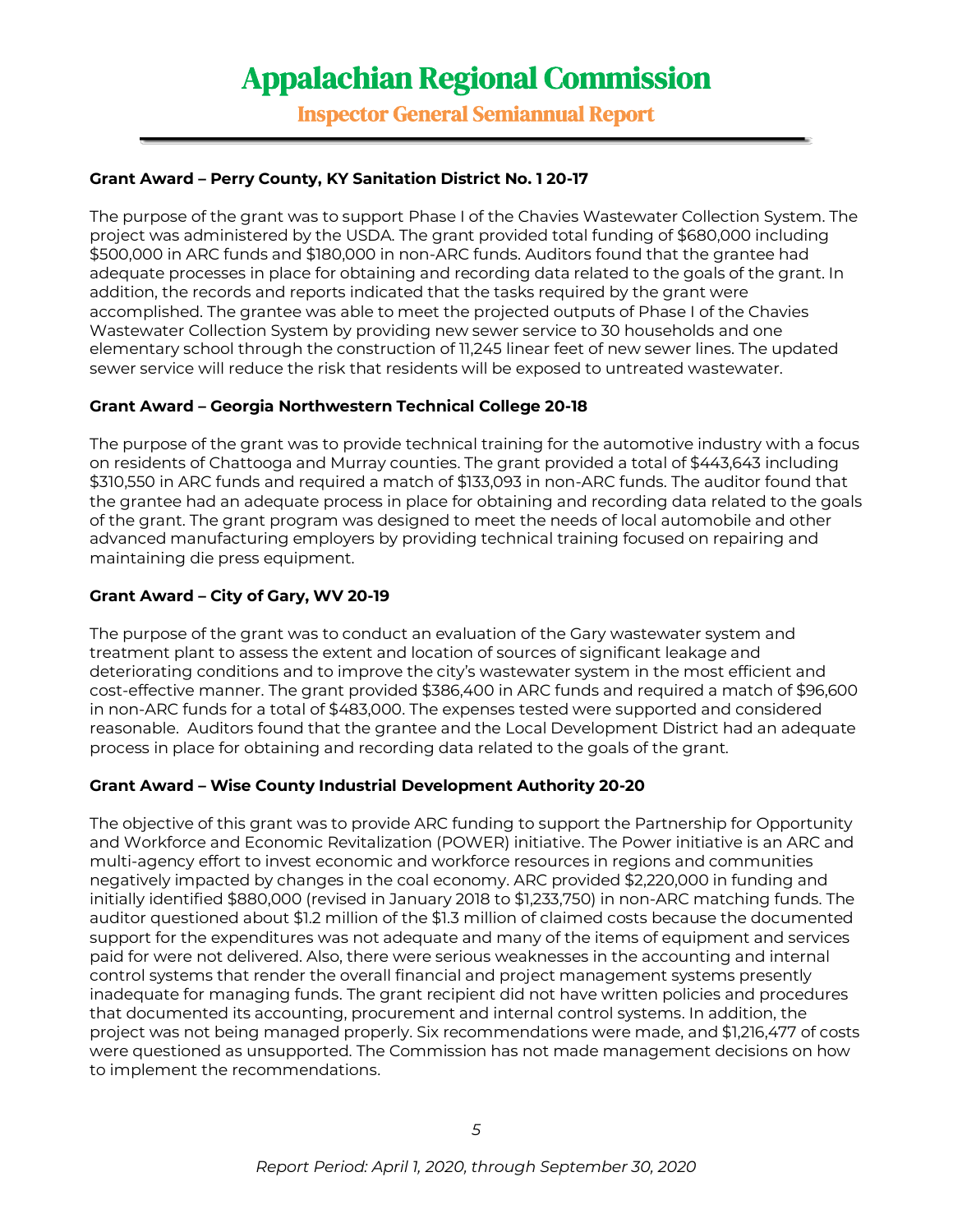Inspector General Semiannual Report

#### **Grant Award – Hocking College Appalachia RISES Program 20-21**

This grant to Hocking College was designed to support the Appalachia Revitalizing an Industryready Skilling Ecosystem for Sustainability (RISES) program. ARC provided \$1,422,965 in funds and required a match of \$672,000 in non-ARC funds. The grantee experienced delays related to hiring instructors, obtaining state approvals, renovating facilities, and obtaining the necessary equipment.

#### **Grant Award – Gaffney City Park and Amphitheater 20-22**

The grant award to the City of Gaffney was to construct a 3.5-acre recreational city park and amphitheater on the site of a former mill village near downtown Gaffney to increase tourism-based economic development. ARC provided \$350,000 in ARC funds and required a match of \$1,016,171 of non-ARC funds, The City Administrator provided a listing of 50 businesses, along with their Business License Revenue for 2019. Due to the pandemic, the grantee was not able to file the final performance reports.

### Reports with Questioned and Unsupported Costs

A listing of reports issued during this reporting period with questioned costs and unsupported costs is provided in table 3.

| <b>Reports With Questioned and Unsupported Costs</b><br><b>Issued This Period</b> |                                                          |                         |                          |  |
|-----------------------------------------------------------------------------------|----------------------------------------------------------|-------------------------|--------------------------|--|
| Report<br>Number                                                                  | Title                                                    | <b>Questioned Costs</b> | <b>Unsupported Costs</b> |  |
| $20 - 20$                                                                         | Audit of Wise County Industrial<br>Development Authority | \$1,216,477             | \$1,216,477              |  |
| \$1,216,477<br>Total<br>\$1,216,477                                               |                                                          |                         |                          |  |

#### Table 3: Reports with Questioned and Unsupported Costs

### Summary of Prior Period Reports

#### **Reports Without Management Decisions**

The Commission has provided management decisions for all recommendations in reports issued prior to the commencement of this reporting period.

#### **Prior Year Unimplemented Recommendations and Cost Savings**

There are no prior year reports with unimplemented recommendations and cost savings.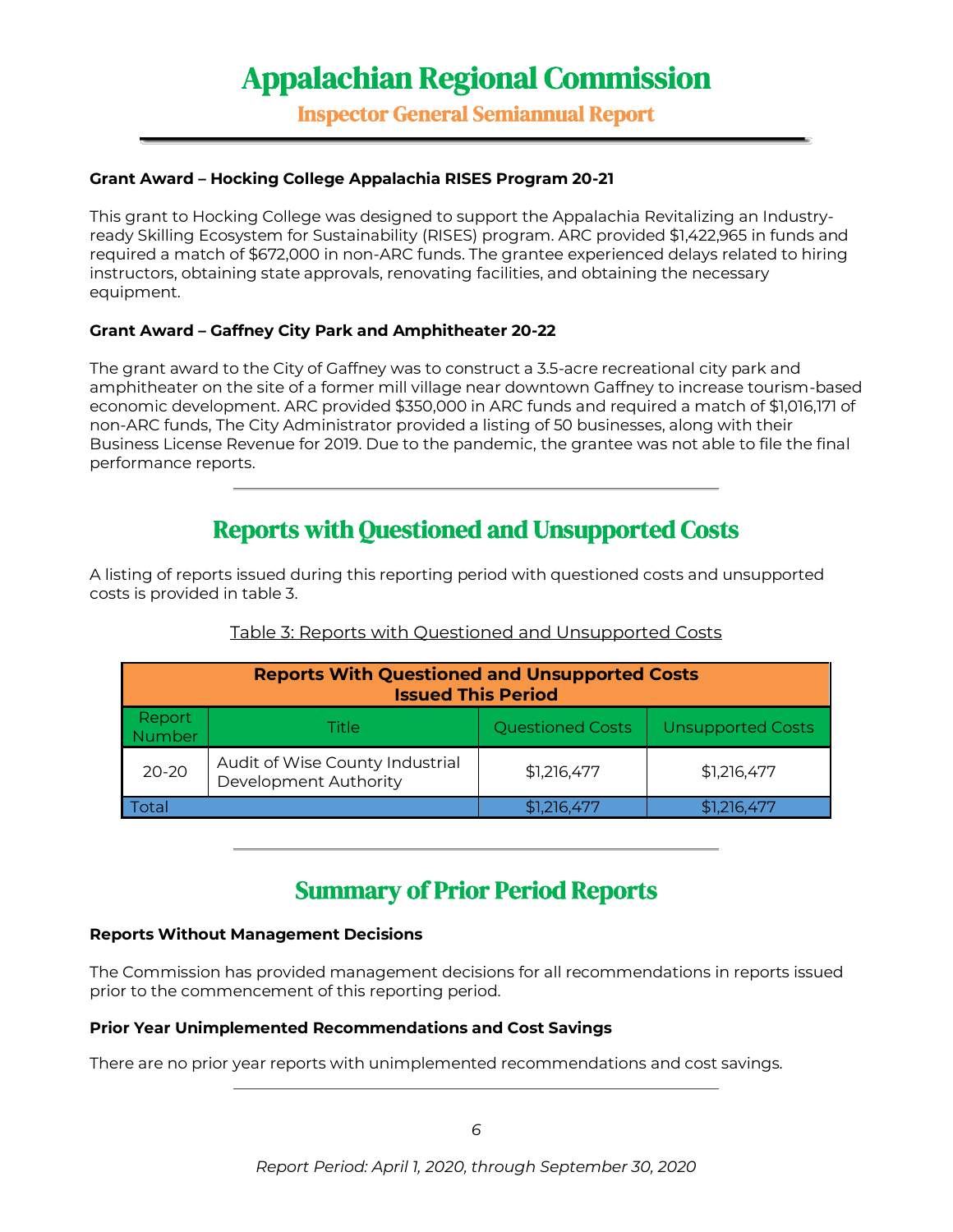Inspector General Semiannual Report

### Significant Recommendations From Prior Periods

The Commission has completed final action for all recommendations described in prior semiannual reports.

### Hotline and Investigations

#### **Investigations and Inquiries: Overview**

One of our functions is to conduct investigations and inquiries of criminal, civil, and administrative wrongdoing involving Commission programs, operations, and personnel. We may investigate possible violations of criminal law, of regulations on employee responsibilities and conduct, and of other statutes and regulations covering Commission activities.

Our office reviews and analyzes each complaint received to decide the appropriate course of action and, if appropriate, conducts a preliminary inquiry. If the information we find during the preliminary inquiry indicates that a full investigation is appropriate, we will launch an investigation.

#### **OIG Hotline Contacts**

Our office maintains a hotline for reporting information about suspected waste, fraud, abuse, or mismanagement involving Commission programs or operations. The information may come to us in person; by telephone, fax, email, or mail; or through a web-based form. When requested, we will endeavor to keep a provider's identity confidential. Complaints may also be made anonymously.

We receive complaints from employees, contractors, grantees, and the public that involve the Commission's areas of responsibility. We examine these complaints to determine whether there is any indication of wrongdoing or misconduct by grantees or the Commission. If the complaint does not relate to the Commission or its grantees, we refer the complaint to the appropriate entity for action. If the complaint does not have merit, we close the matter.

#### **Summary of Matters Referred to Prosecuting Authorities**

The Office of Inspector General did not refer any matters to prosecuting authorities during this reporting period.

#### **Investigations with Substantiated Allegations Involving Senior Government Employees**

The Office of Inspector General did not issue any investigative reports that substantiated allegations involving senior government employees.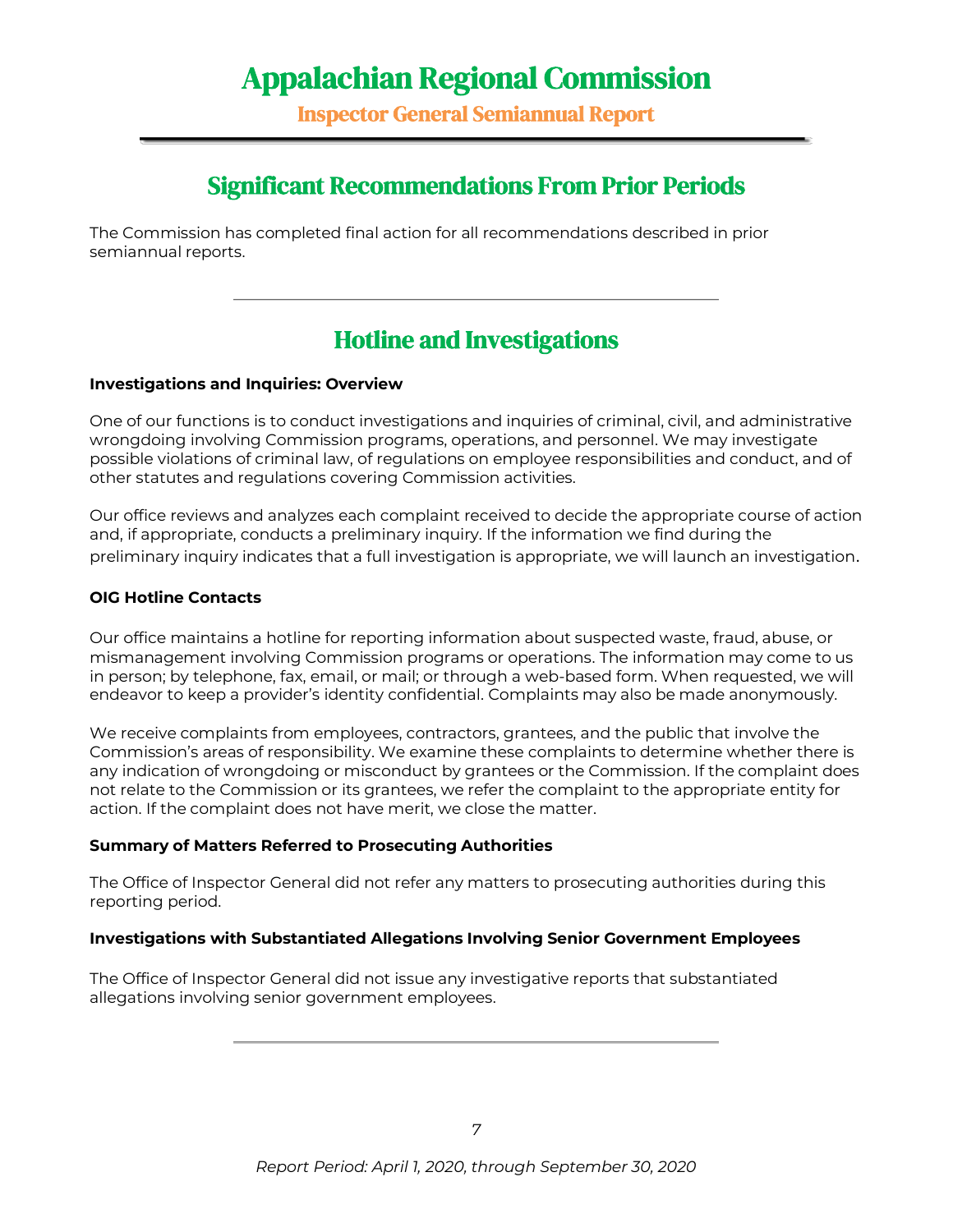Inspector General Semiannual Report

### Summary of Reports Not Disclosed to the Public

#### **Audits and Other Reports to Management**

The Office of Inspector General did not issue any inspections, evaluations, or audits that were not disclosed to the public during this reporting period.

#### **Investigations**

The Office of Inspector General did not issue any investigative reports that were not disclosed to the public during this reporting period.

### External Reviews Completed During This Period

#### **Government Accountability Office**

The United States Government Accountability Office (GAO) reviewed programs administered by the Appalachian Regional Commission and the Department of Labor that deliver services such as job training and counseling through state and local grantees. Selected grantees in all three states GAO visited described common challenges faced by workers from enrollment in assistance programs through re-entry into the job market. In its final report, the GAO made seven recommendations, two recommendations were addressed to the Federal Co-Chair of the Appalachian Regional Commission. Management decisions have been made on the two recommendations and work has begun on implementing the decisions.

### Assistance To or From Other Offices of Inspector General

Section 6(a)(3) of the Inspector General Act of 1978, as amended, gives the Inspector General the authority to obtain assistance from any other Federal agency to carry out the duties and responsibilities assigned by the Act. We have a Memorandum of Understanding with the Office of Inspector General of the International Trade Commission for technical assistance.

### Congressional Activities

The Inspector General did not receive any Congressional requests during this reporting period.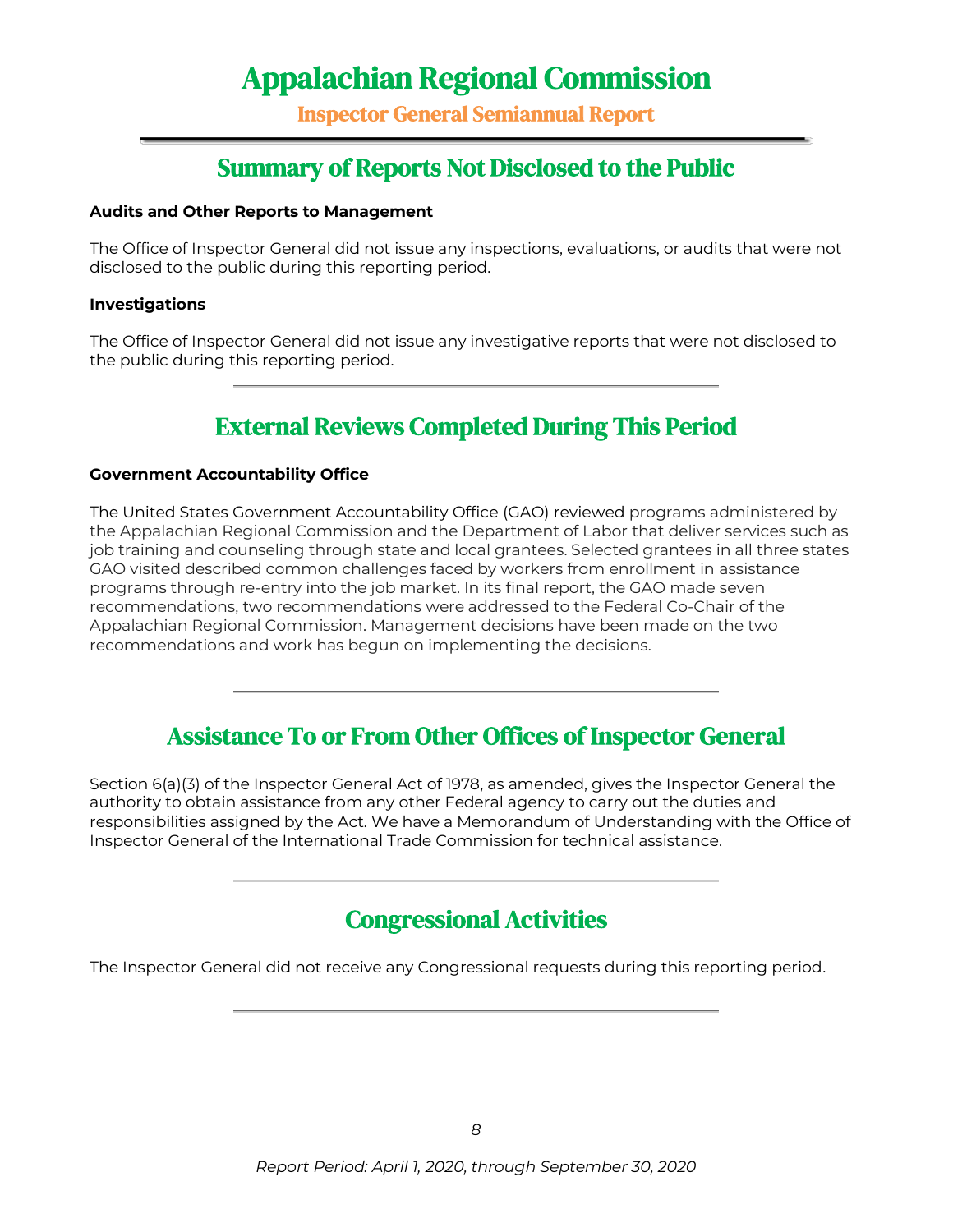Inspector General Semiannual Report

### Council of the Inspectors General on Integrity and Efficiency

The Inspector General has actively participated in meetings and supported the efforts of the Council of the Inspectors General on Integrity and Efficiency (CIGIE) and its committees.

### Federal Financial Management Improvement Act Reporting

The IG Act and the Federal Financial Management Improvement Act of 1996 (FFMIA) require the inspectors general of certain agencies to report "instances and reasons" when the agency has not met intermediate target dates established in a remediation plan to bring the agency's financial management system into substantial compliance with the FFMIA. The Commission is not subject to the FFMIA; however, it voluntarily seeks to comply with most of its requirements. During this reporting period, there were no events that gave rise to a duty to report under FFMIA.

### Peer Reviews

The last peer review report of our audit function was issued on March 6, 2017, and we received a "pass" rating. The one recommendation made in the peer review has been implemented. We received an extension on our peer review from the Audit Committee and they are planning to schedule our next review soon.

We conducted an audit peer review of the Equal Employment Opportunity Commission's OIG audit program and issued a final report on September 8, 2020.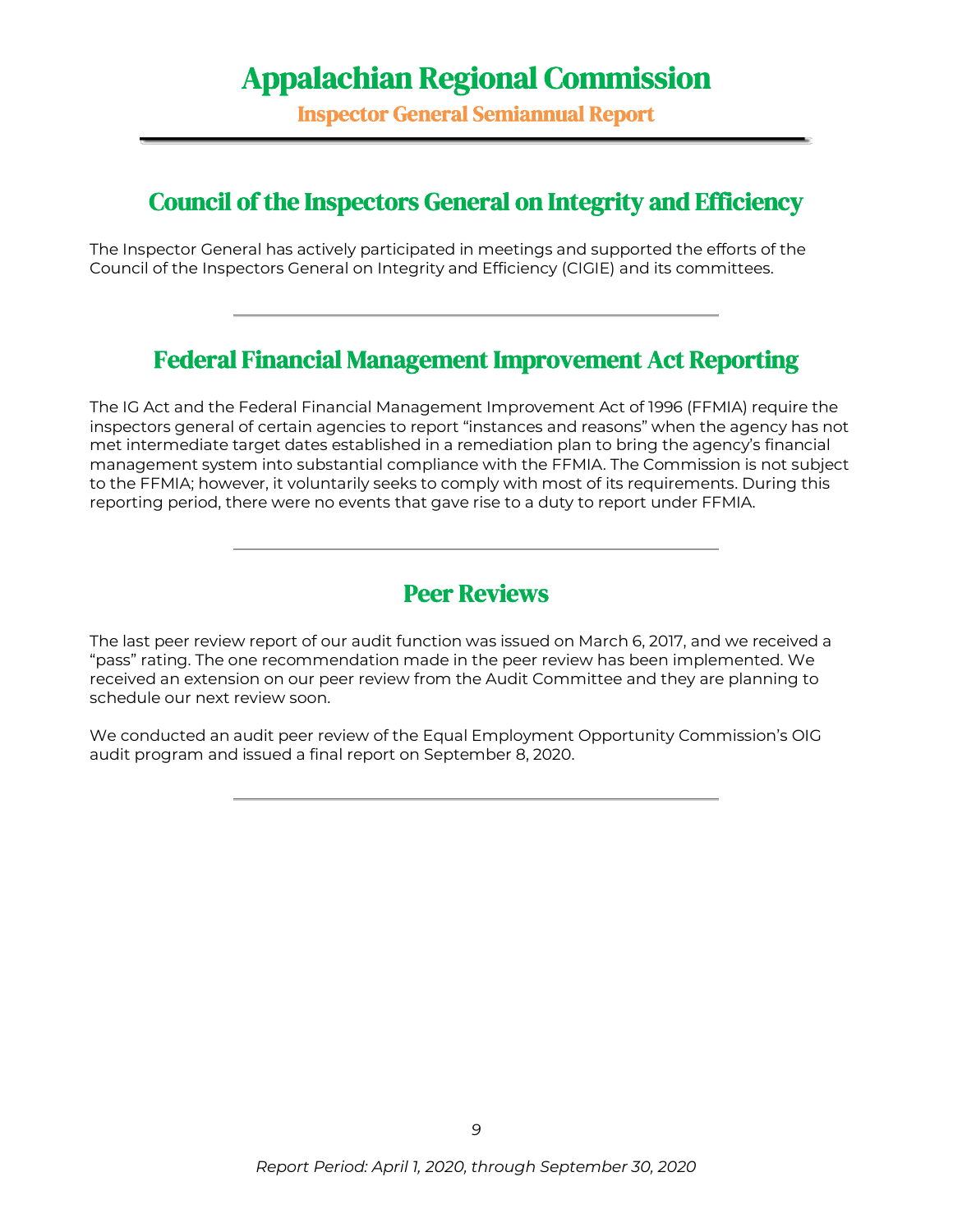Inspector General Semiannual Report

#### Table 4: Summary of Reports Including Questioned and Unsupported Costs

| <b>Summary of Reports Including Questioned and Unsupported Costs</b>                                      |                                    |                            |                                    |  |  |
|-----------------------------------------------------------------------------------------------------------|------------------------------------|----------------------------|------------------------------------|--|--|
| <b>Description</b>                                                                                        | <b>Number of</b><br><b>Reports</b> | Questioned<br><b>Costs</b> | <b>Unsupported</b><br><b>Costs</b> |  |  |
| Reports for which no management<br>decision had been made by the<br>commencement of the reporting period. | Ω                                  | \$0                        | \$0                                |  |  |
| Reports issued during the reporting<br>period.                                                            | 15                                 | \$1,216,477                | \$1,216,477                        |  |  |
| <b>Totals</b><br>\$1,216,477<br>\$1,216,477<br>15                                                         |                                    |                            |                                    |  |  |
| Reports for which a management<br>decision was made during the reporting<br>period.                       | 13                                 | \$0                        | \$0                                |  |  |
| Dollar value of disallowed costs.                                                                         |                                    | \$0                        | \$0                                |  |  |
| Dollar value of allowed costs.<br>$\bullet$                                                               |                                    | \$0                        | \$0                                |  |  |
| Reports for which no management<br>decision had been made by the end of<br>the reporting period.          |                                    | \$1,216,477                | \$1,216,477                        |  |  |
| \$1,216,477<br>\$1,216,477<br><b>Totals</b><br>15                                                         |                                    |                            |                                    |  |  |

Table 5: Summary of Reports Including Recommendations That Funds Be Put to Better Use

| Summary of Reports Including Recommendations That Funds Be Put to Better Use                           |                             |                                          |  |  |
|--------------------------------------------------------------------------------------------------------|-----------------------------|------------------------------------------|--|--|
| <b>Description</b>                                                                                     | Number of<br><b>Reports</b> | <b>Funds Put to</b><br><b>Better Use</b> |  |  |
| Reports for which no management decision had been<br>made by the commencement of the reporting period. |                             | \$0                                      |  |  |
| Reports issued during the reporting period.                                                            | 15                          | \$0                                      |  |  |
| <b>Totals</b>                                                                                          | 15                          | \$0                                      |  |  |
| Reports for which a management decision was made<br>during the reporting period.                       | 13                          |                                          |  |  |
| Dollar value of recommendations agreed to by<br>$\bullet$<br>management.                               |                             | \$0                                      |  |  |
| Dollar value of recommendations not agreed to by<br>$\bullet$<br>management.                           |                             | \$0                                      |  |  |
| Reports for which no management decision had been<br>made by the end of the reporting period.          | $\mathcal{P}$               | \$0                                      |  |  |
| Totals                                                                                                 | 15                          | \$O                                      |  |  |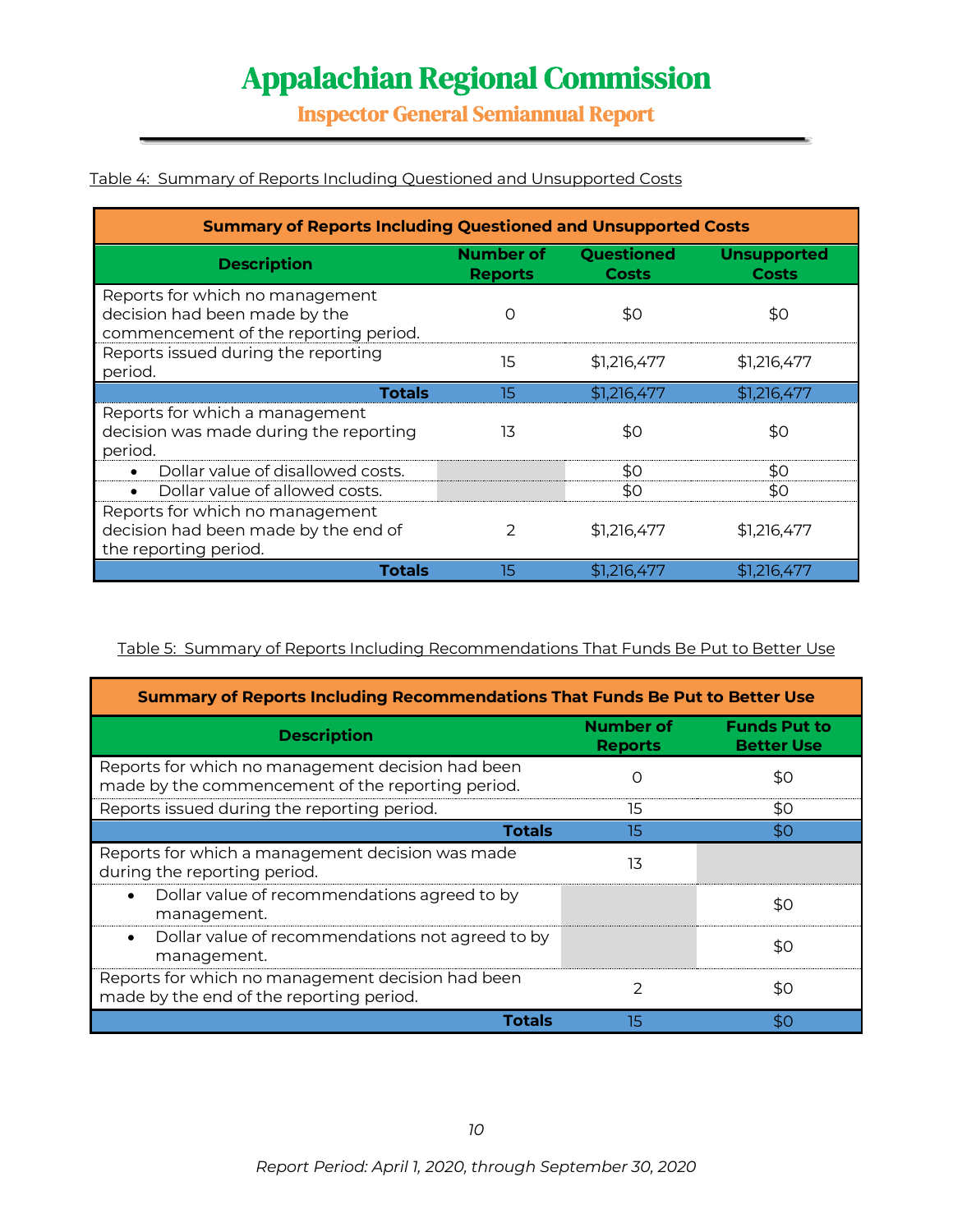Inspector General Semiannual Report

|  |  | Table 6: Status of Reports Issued Without Final Action |  |
|--|--|--------------------------------------------------------|--|
|  |  |                                                        |  |

|   | <b>Status of Reports Issued Without Final Action</b>                                                                                                                                                                                                                     |               |                                |                                                           |                                                  |                                      |
|---|--------------------------------------------------------------------------------------------------------------------------------------------------------------------------------------------------------------------------------------------------------------------------|---------------|--------------------------------|-----------------------------------------------------------|--------------------------------------------------|--------------------------------------|
|   |                                                                                                                                                                                                                                                                          |               | <b>This Reporting Period</b>   |                                                           |                                                  |                                      |
|   | <b>Report Title</b>                                                                                                                                                                                                                                                      | # of<br>Recs. | Mgt.<br><b>Decisions</b>       | <b>Decisions</b><br>IG<br><b>Disagrees</b><br><b>With</b> | <b>Final</b><br><b>Action</b><br><b>Complete</b> | <b>Action Not</b><br><b>Complete</b> |
|   | Audit of Northern Tier<br>Regional and Development<br><b>Commission Grant</b>                                                                                                                                                                                            |               | O                              | $\circ$                                                   | $\circ$                                          |                                      |
| 2 | Audit of Wise County<br><b>Industrial Development</b><br>Authority                                                                                                                                                                                                       | 6             | $\circ$                        | $\Omega$                                                  | $\Omega$                                         | 6                                    |
|   | <b>Totals</b>                                                                                                                                                                                                                                                            |               | $\Omega$                       | $\circ$                                                   | $\circ$                                          | 7                                    |
|   |                                                                                                                                                                                                                                                                          |               | <b>Prior Reporting Periods</b> |                                                           |                                                  |                                      |
|   | <b>Final</b><br><b>Final</b><br><b>Action</b><br><b>Action</b><br><b>Action Not</b><br># of<br>Mgt.<br><b>Complete</b><br><b>Report Title</b><br><b>Decisions</b><br><b>Complete</b><br><b>Complete</b><br>Recs.<br><b>Prior</b><br><b>This Period</b><br><b>Periods</b> |               |                                |                                                           |                                                  |                                      |
|   | N/A                                                                                                                                                                                                                                                                      |               |                                |                                                           |                                                  |                                      |
|   | <b>Totals</b>                                                                                                                                                                                                                                                            | O             | 0                              | O                                                         | O                                                | O                                    |

#### Table 7: Statistical Table of Investigative Reports

| <b>Statistical Table of Investigative Reports</b>                                                                |       |  |  |  |
|------------------------------------------------------------------------------------------------------------------|-------|--|--|--|
| <b>Description</b>                                                                                               | Count |  |  |  |
| Number of investigative reports issued                                                                           |       |  |  |  |
| Number of persons referred to DOJ for criminal prosecution                                                       | ∩     |  |  |  |
| Number of persons referred to state and local authorities for criminal<br>prosecution                            |       |  |  |  |
| Number of indictments and criminal information resulting from any prior<br>referrals to prosecuting authorities. |       |  |  |  |
| The information in this table is derived from the Office of Inspector General's investigation reports.           |       |  |  |  |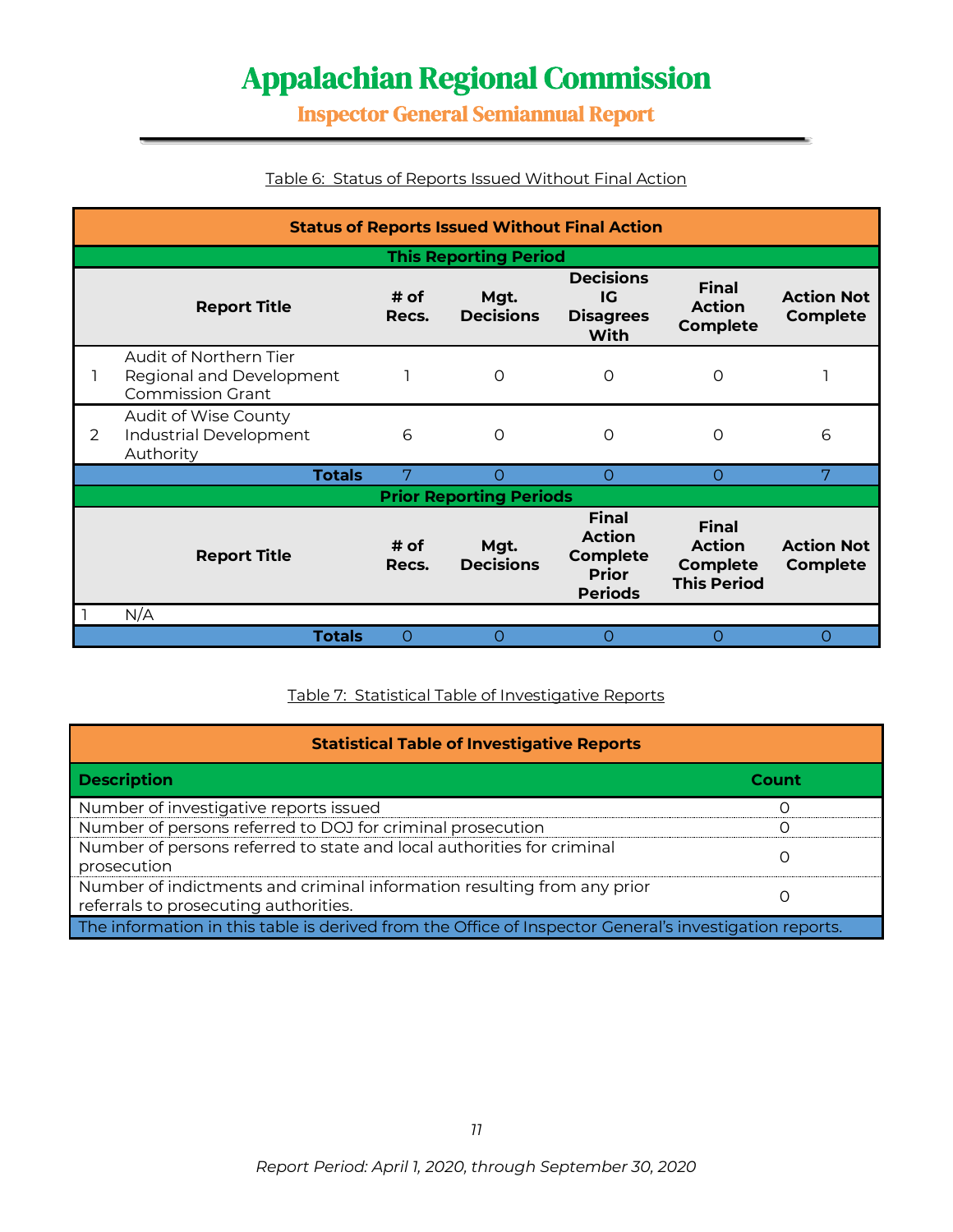# U.S. International Trade Commission

Appendix A: Chairman's Statistical Tables

| <b>Total Number of Reports and</b><br>the Dollar Value of Disallowed Costs                           |                                    |                                                   |  |  |  |
|------------------------------------------------------------------------------------------------------|------------------------------------|---------------------------------------------------|--|--|--|
| <b>Description</b>                                                                                   | <b>Number of</b><br><b>Reports</b> | <b>Dollar Value of</b><br><b>Disallowed Costs</b> |  |  |  |
| Reports issued during the period.                                                                    | 15                                 | \$1,216,477                                       |  |  |  |
| Reports for which final action had not been<br>taken by the commencement of the reporting<br>period. | $\theta$                           | \$0                                               |  |  |  |
| Reports on which management decisions were<br>made during the reporting period.                      | 13                                 | \$0                                               |  |  |  |
| Reports for which final action was taken during<br>the reporting period.                             | $\Omega$                           | \$0                                               |  |  |  |
| Dollar value of disallowed costs,<br>$\bullet$<br>recovered by management.                           |                                    | \$0                                               |  |  |  |
| Dollar value of disallowed costs written<br>$\bullet$<br>off by management.                          |                                    | \$0                                               |  |  |  |
| Reports for which no final action has been taken<br>by the end of the reporting period.              | 2                                  | \$1,216,477                                       |  |  |  |

#### Table A: Reports with Disallowed Costs